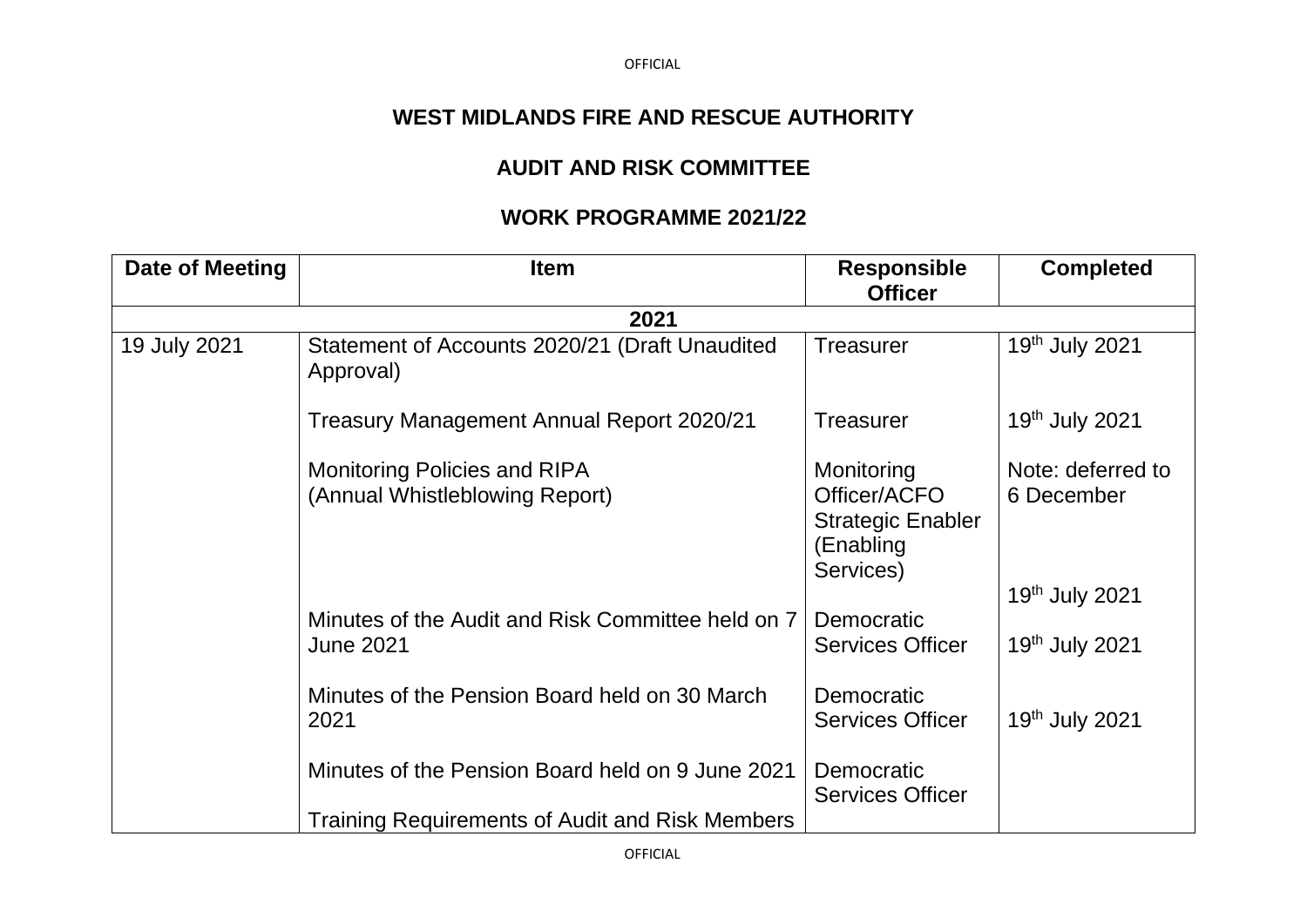|              |                                                                                                   | Democratic                                                                           | Note: deferred                                            |
|--------------|---------------------------------------------------------------------------------------------------|--------------------------------------------------------------------------------------|-----------------------------------------------------------|
|              |                                                                                                   | <b>Services Officer</b>                                                              | from 19 July                                              |
|              | <b>Audit and Risk Committee Draft Work Plan</b><br>2021/22                                        |                                                                                      | meeting                                                   |
|              |                                                                                                   | Democratic                                                                           | 19th July 2021                                            |
|              | Request for a decision on Action to be taken in<br>respect of immediate detriment cases under the | <b>Services Officer</b>                                                              |                                                           |
|              | McCloud_Sargeant Ruling                                                                           | <b>ACFO Strategic</b><br><b>Enabler (Enabling</b><br>Services) /<br><b>Treasurer</b> | 19 <sup>th</sup> July 2021                                |
| 27 Sept 2021 | Terms of Reference of Audit and Risk Committee                                                    | Democratic                                                                           | 27 <sup>th</sup> September                                |
|              |                                                                                                   | <b>Services Officer</b>                                                              | 2021                                                      |
|              |                                                                                                   |                                                                                      |                                                           |
|              | Audit Findings Report 2020/21                                                                     | <b>Grant Thornton</b>                                                                | 27 <sup>th</sup> September<br>2021<br>27th September      |
|              | Statement of Accounts 2020/21 (for approval)                                                      | <b>Treasurer</b>                                                                     | 2021                                                      |
|              |                                                                                                   |                                                                                      | Deferred from 27th                                        |
|              | <b>Audit Progress &amp; Sector Update</b>                                                         | <b>Grant Thornton</b>                                                                | <b>Sept Meeting</b><br>27 <sup>th</sup> September<br>2021 |
|              | <b>Internal Audit Progress Report</b>                                                             | <b>Audit Manager</b>                                                                 | 27 <sup>th</sup> September<br>2021                        |
|              | Internal Audit Report - Data Governance                                                           | <b>ACFO Strategic</b>                                                                |                                                           |
|              |                                                                                                   | <b>Enabler (Enabling</b>                                                             |                                                           |
|              |                                                                                                   | Services) /Data                                                                      |                                                           |
|              |                                                                                                   | and Governance                                                                       | 27 <sup>th</sup> September                                |
|              |                                                                                                   | Manager                                                                              | 2021                                                      |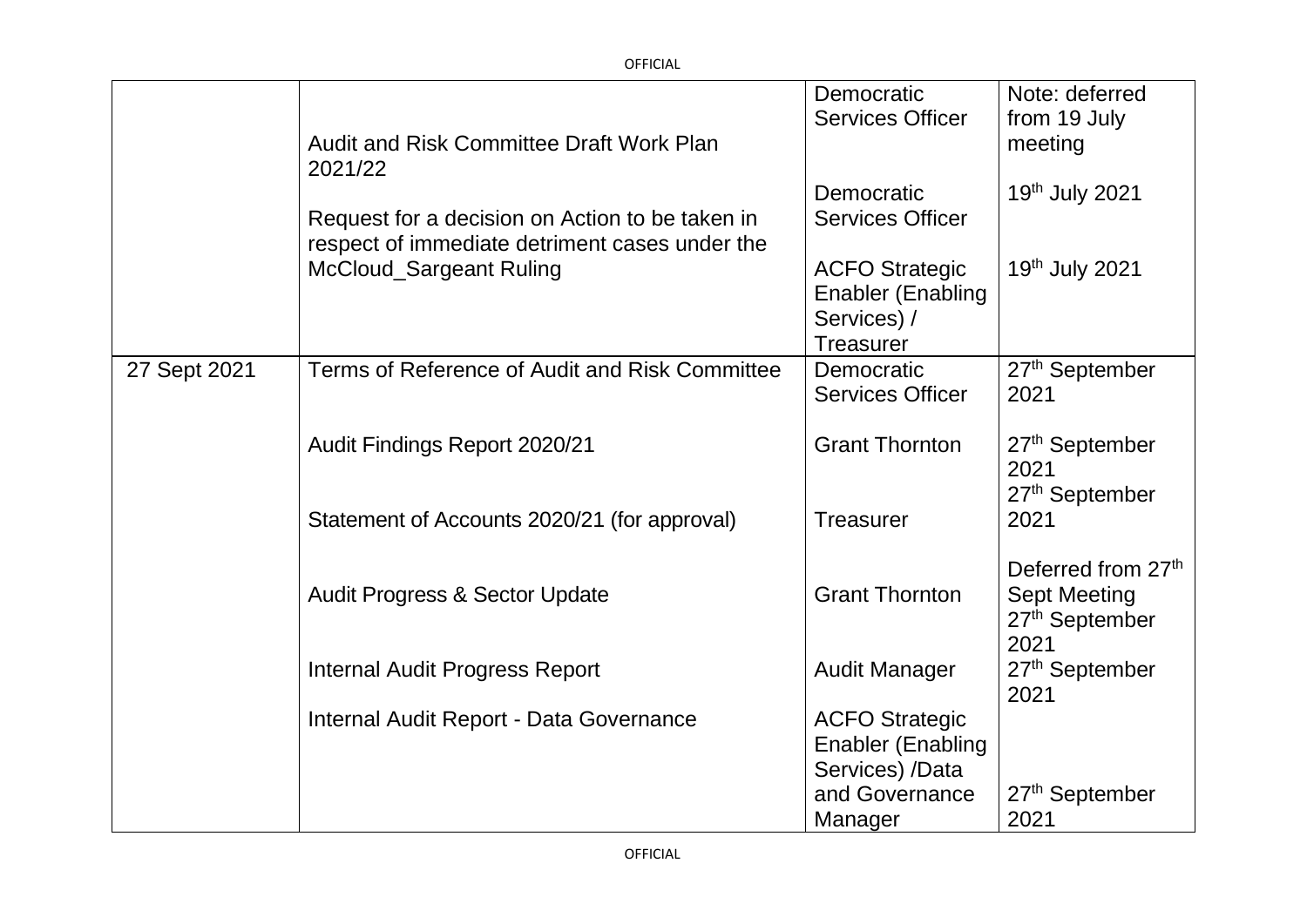| <b>OFFICIAL</b>           |                                                                        |                                                                |                                    |
|---------------------------|------------------------------------------------------------------------|----------------------------------------------------------------|------------------------------------|
|                           | Minutes of the Audit and Risk Committee held on<br>19 July 2021        | Democratic<br><b>Services Officer</b>                          | 27 <sup>th</sup> September<br>2021 |
|                           | Audit and Risk Committee Work Plan 2021/22                             | Democratic<br><b>Services Officer</b>                          |                                    |
| 4 Oct 2021<br>[Authority] | Audit Findings Report 2020/21                                          | <b>Grant Thornton</b>                                          | 4 <sup>th</sup> October 2021       |
|                           | Statement of Accounts 2020/21                                          | <b>Treasurer</b>                                               | 4 <sup>th</sup> October 2021       |
|                           | Minutes of the Audit and Risk Committee held on<br>07 June and 19 July | Democratic<br><b>Services Officer</b>                          | 4 <sup>th</sup> October 2021       |
| 25 Oct 2021<br>Cancelled  | Minutes of the Audit and Risk Committee held on<br>27 September 2021   | Democratic<br><b>Services Officer</b>                          | Deferred to 6<br>December          |
|                           | <b>Audit Progress &amp; Sector Update</b>                              | <b>Grant Thornton</b>                                          | Deferred to 6<br>December          |
|                           | <b>Internal Audit Progress Report</b>                                  | <b>Audit Manager</b>                                           | Deferred to 6<br>December          |
|                           | Treasury Management Mid-Year Report 2021/22                            | <b>Treasurer</b>                                               | Deferred to 6<br>December          |
|                           | Annual Audit Letter 2020/21                                            | <b>Grant Thornton</b>                                          | Deferred to 21<br>March 2022       |
|                           | Corporate Risk Update Q1 & Q2 2021/22                                  | <b>ACFO Strategic</b><br><b>Enabler (Enabling</b><br>Services) | Deferred to 6<br>December          |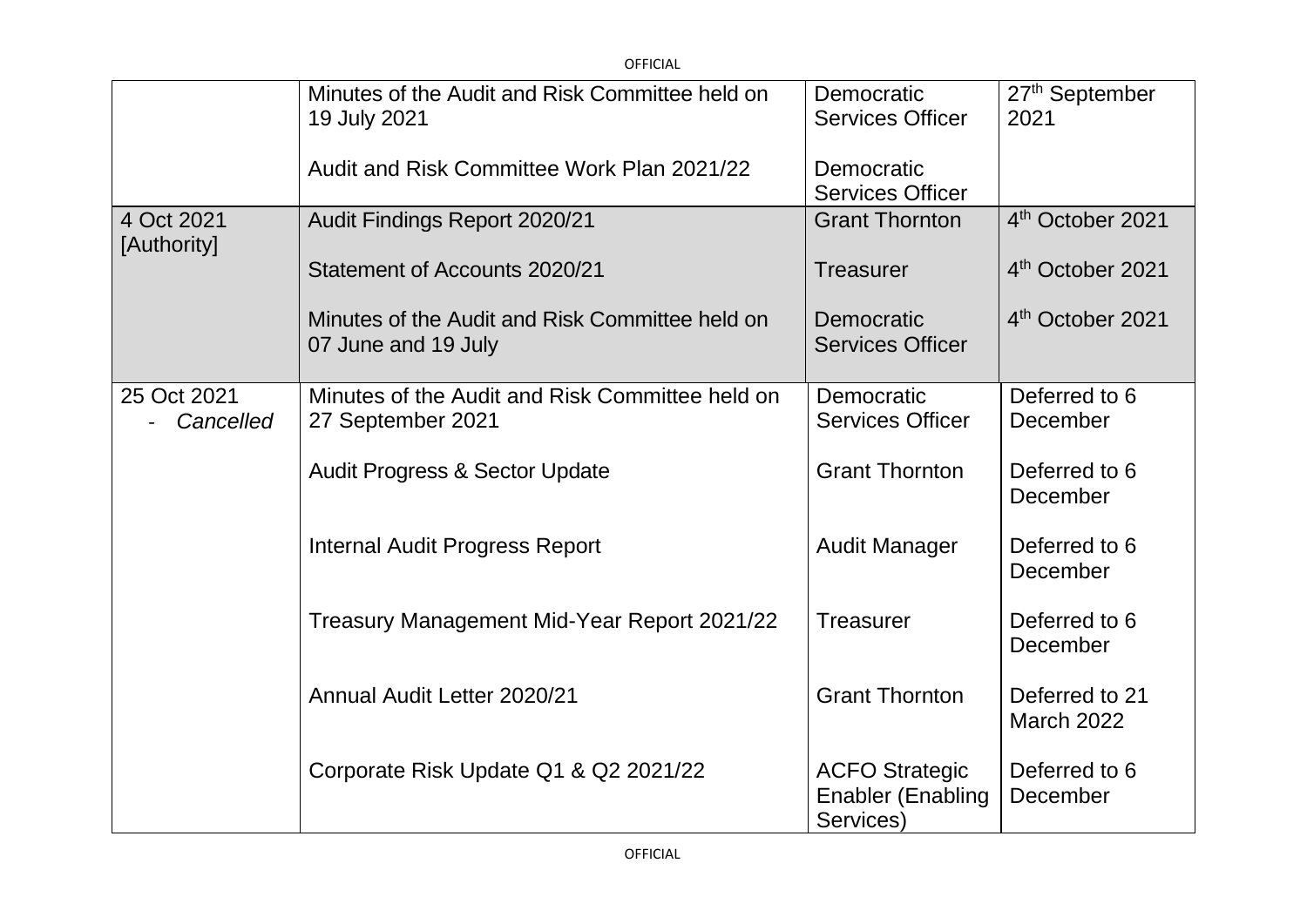|                    | <b>Annual SIRO report</b>                                            | <b>ACFO Strategic</b><br><b>Enabler (Enabling</b><br>Services) | Deferred to 21<br><b>March 2022</b>                    |
|--------------------|----------------------------------------------------------------------|----------------------------------------------------------------|--------------------------------------------------------|
|                    | Audit and Risk Committee Work Plan 2021/22                           | Democratic<br><b>Services Officer</b>                          | Deferred to 6<br>December                              |
|                    | Minutes of the Pension Board held on 08<br>September 2021            | Democratic<br><b>Services Officer</b>                          | Deferred to 6<br>December                              |
|                    | Fraud Awareness Training (tbc)                                       | <b>Phil Tromans</b><br><b>John Matthews</b>                    | Deferred to 21<br><b>March 2022</b>                    |
| 6 December<br>2021 | Minutes of the Audit and Risk Committee held on<br>27 September 2021 | Democratic<br><b>Services Officer</b>                          | 6 December 2021                                        |
|                    | <b>Audit Progress &amp; Sector Update</b>                            | <b>Grant Thornton</b>                                          | Deferred to 21<br><b>March 2022</b><br>6 December 2021 |
|                    | <b>Internal Audit Progress Report</b>                                | <b>Audit Manager</b>                                           | 6 December 2021<br>6 December 2021                     |
|                    | Treasury Management Mid-Year Report 2021/22                          | <b>Treasurer</b>                                               |                                                        |
|                    | Corporate Risk Update Q1 & Q2 2021/22                                | <b>ACFO Strategic</b><br><b>Enabler (Enabling</b><br>Services) | 6 December 2021<br>6 December 2021                     |
|                    | <b>Vacant Residential Properties Update</b>                          | <b>Treasurer</b>                                               |                                                        |
|                    | <b>Monitoring Policies and RIPA</b>                                  |                                                                | 6 December 2021                                        |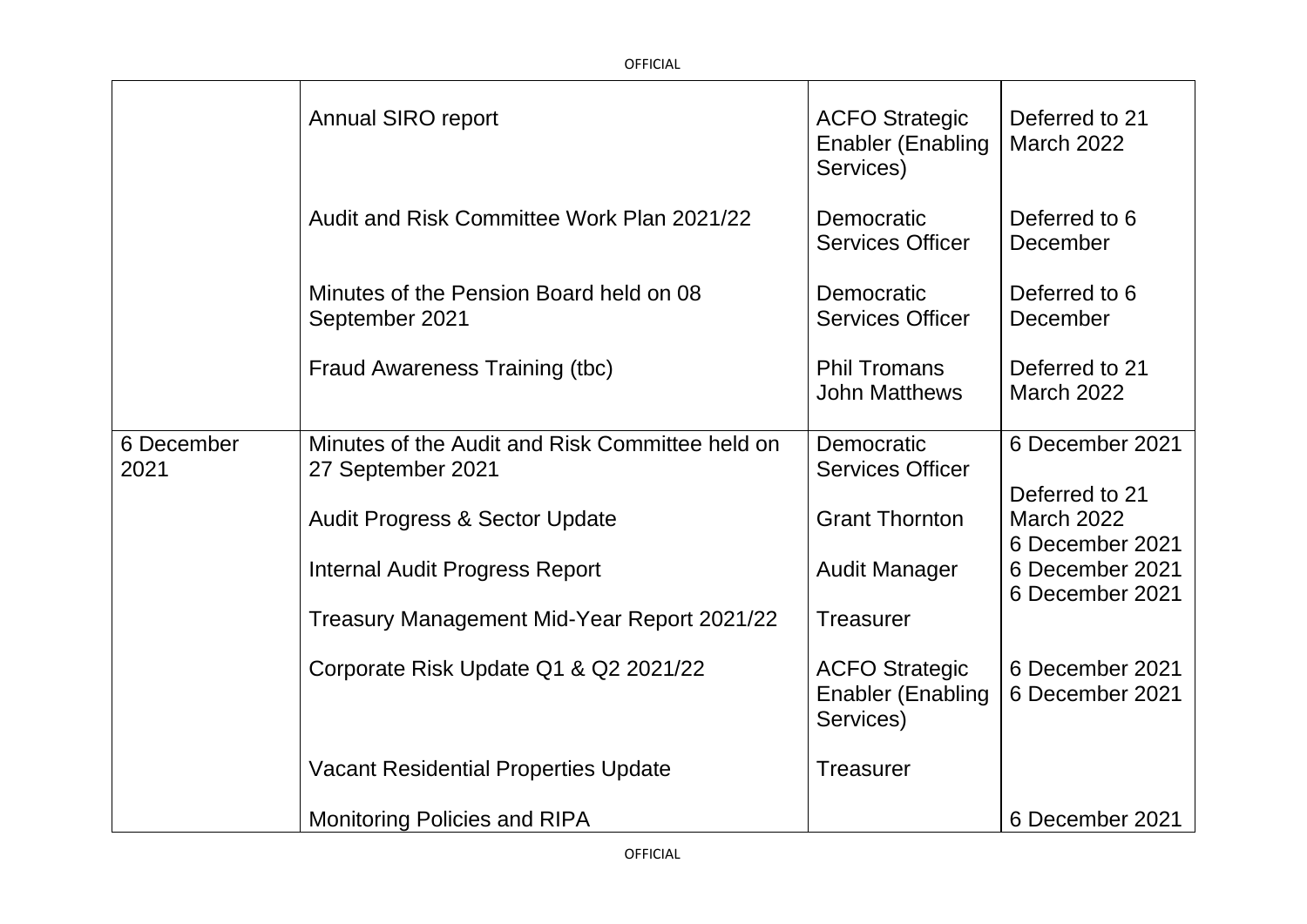| <b>OFFICIAL</b>                 |                                                                 |                                                                                  |                                   |
|---------------------------------|-----------------------------------------------------------------|----------------------------------------------------------------------------------|-----------------------------------|
|                                 | (Annual Whistleblowing Report)                                  | Monitoring<br>Officer/ACFO<br><b>Strategic Enabler</b><br>(Enabling<br>Services) | 6 December 2021                   |
|                                 | Audit and Risk Committee Work Plan 2021/22                      | Democratic<br><b>Services Officer</b>                                            |                                   |
|                                 | Minutes of the Pension Board held on 08<br>September 2021       | Democratic<br><b>Services Officer</b>                                            |                                   |
| 13 December<br>2021 (Authority) | Minutes of the Audit and Risk Committee held on<br>27 September | Democratic<br><b>Services Officer</b>                                            |                                   |
|                                 | Minutes of the Pension Board held on 08<br>September 2021       | Democratic<br><b>Services Officer</b>                                            |                                   |
|                                 | <b>Annual Audit Letter 2020/21</b>                              | <b>Grant Thornton</b>                                                            | Deferred to 14<br><b>February</b> |

| 2022                            |                                                                    |                                              |  |
|---------------------------------|--------------------------------------------------------------------|----------------------------------------------|--|
| 14 February<br>2022 (Authority) | Minutes of the Audit and Risk Committee held on 6<br>December 2021 | <b>Democratic</b><br><b>Services Officer</b> |  |
| 21 March 2022                   | Minutes of the Audit and Risk Committee held on 6<br>December 2021 | Democratic<br><b>Services Officer</b>        |  |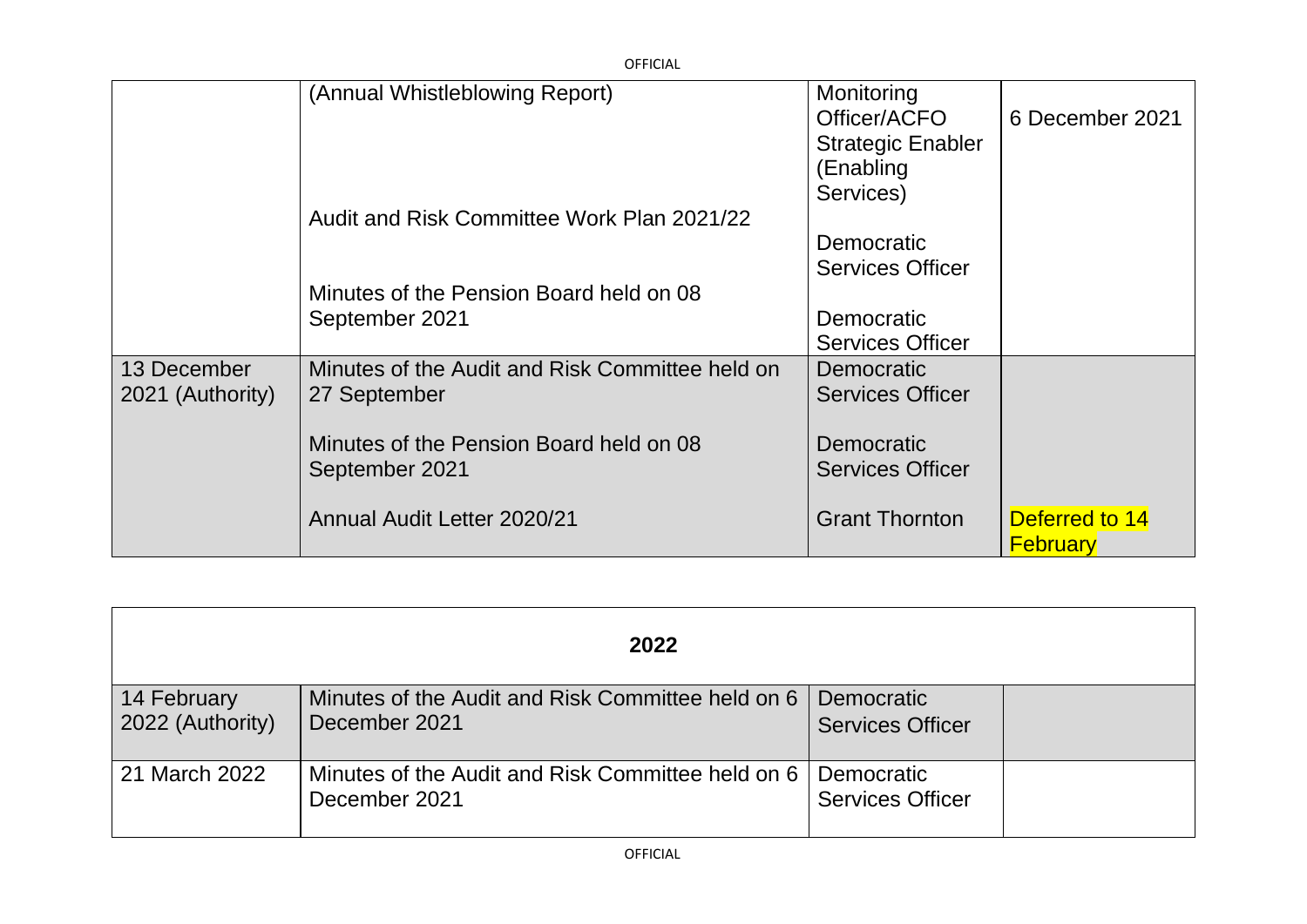| <b>OFFICIAL</b> |                                                                                                                                                             |                                                                |  |
|-----------------|-------------------------------------------------------------------------------------------------------------------------------------------------------------|----------------------------------------------------------------|--|
|                 | <b>Internal Audit Progress Report</b>                                                                                                                       | <b>Audit Manager</b>                                           |  |
|                 | <b>Audit Progress &amp; Sector Update</b>                                                                                                                   | <b>Grant Thornton</b>                                          |  |
|                 | Internal Audit Plan 2022/23                                                                                                                                 | <b>Audit Manager</b>                                           |  |
|                 | Audit Plan 2021/22 (possibly in June 2022 - tbc)                                                                                                            | <b>Grant Thornton</b>                                          |  |
|                 | Internal Audit Charter - Annual Review                                                                                                                      | <b>Audit Manager</b>                                           |  |
|                 | Informing the Audit Risk Assessment – West<br>Midlands Fire and Rescue Authority 2021/22<br>(possibly in March 2022 but may need to be June<br>$2022 - tbc$ | <b>Grant Thornton</b>                                          |  |
|                 | Annual Audit Letter 2020/21                                                                                                                                 | <b>Grant Thornton</b>                                          |  |
|                 | <b>Annual SIRO report</b>                                                                                                                                   | <b>ACFO Strategic</b><br><b>Enabler (Enabling</b><br>Services) |  |
|                 | Minutes of the Pensions Board held on 10<br>December 2021                                                                                                   | Democratic<br><b>Services Officer</b>                          |  |
|                 | Audit and Risk Committee Work Plan 2021/22                                                                                                                  | Democratic<br><b>Services Officer</b>                          |  |
|                 | <b>Fraud Awareness Training</b>                                                                                                                             | <b>Phil Tromans</b><br><b>John Matthews</b>                    |  |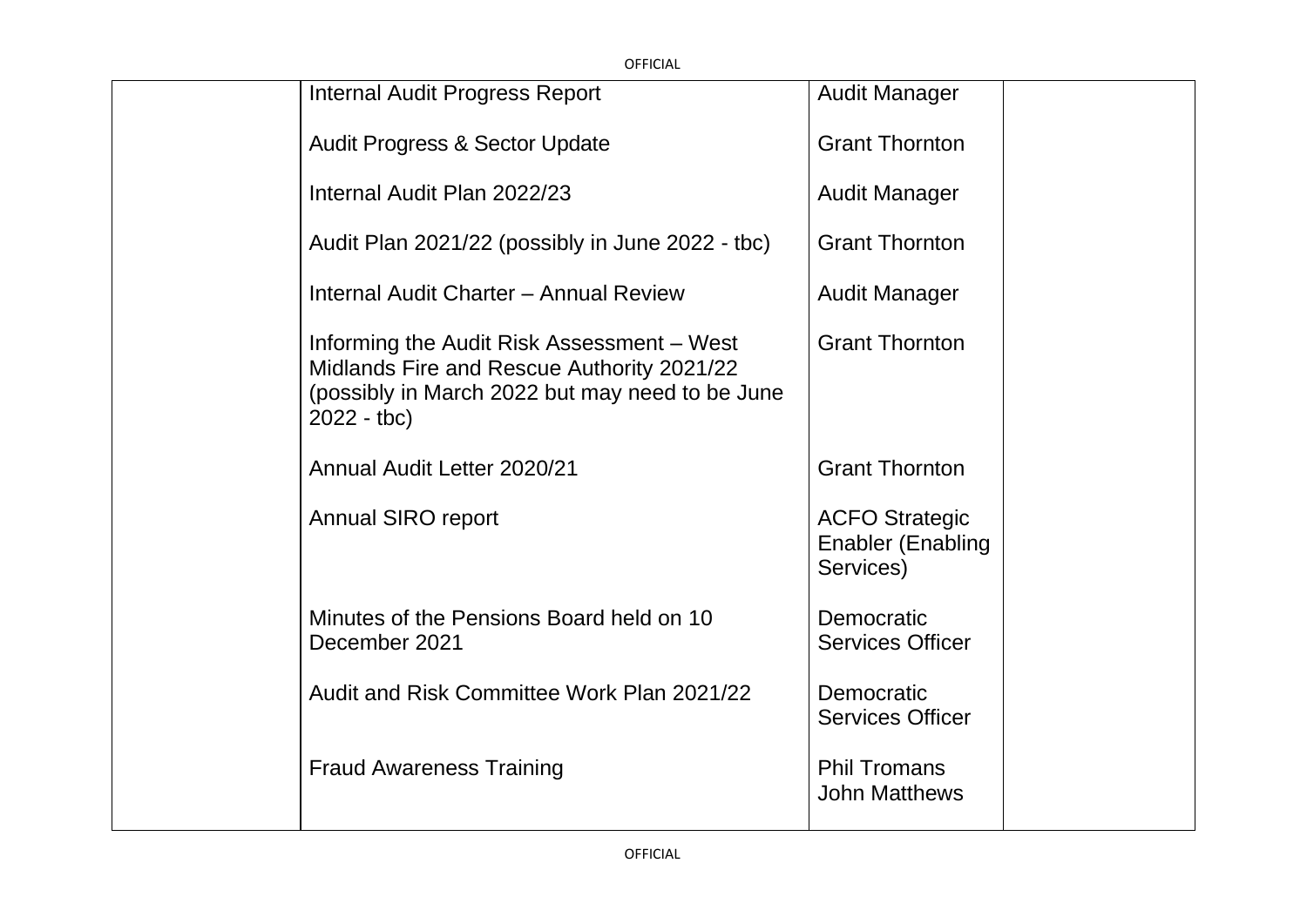|             | <b>OFFICIAL</b>                                                                                                                                             |                                                                                  |  |
|-------------|-------------------------------------------------------------------------------------------------------------------------------------------------------------|----------------------------------------------------------------------------------|--|
|             | Committee Members' Private meeting with Internal<br><b>Auditors (to follow Committee)</b>                                                                   | <b>Audit Manager</b>                                                             |  |
| 6 June 2022 | Annual Internal Audit Report 2021/22                                                                                                                        | <b>Audit Manager</b>                                                             |  |
|             | Governance Statement 2021/22                                                                                                                                | <b>Treasurer</b>                                                                 |  |
|             | Monitoring Policies and RIPA<br>(Annual Whistleblowing Report)                                                                                              | Monitoring<br>Officer/ACFO<br><b>Strategic Enabler</b><br>(Enabling<br>Services) |  |
|             | Corporate Risk Update Q3 & Q4 2021/22                                                                                                                       | <b>ACFO Strategic</b><br><b>Enabler (Enabling</b><br>Services)                   |  |
|             | Audit Plan 2021/22 (possibly in March 2022 - tbc)                                                                                                           | <b>Grant Thornton</b>                                                            |  |
|             | Informing the Audit Risk Assessment – West<br>Midlands Fire and Rescue Authority 2021/22<br>(possibly in March 2022 but may need to be June<br>$2022 - tbc$ | <b>Grant Thornton</b>                                                            |  |
|             | Annual Report of the Audit and Risk Committee<br>2021/22 for approval                                                                                       | Chair, Audit and<br><b>Risk</b>                                                  |  |
|             | <b>Audit Progress &amp; Sector Update</b>                                                                                                                   | <b>Grant Thornton</b>                                                            |  |
|             | Internal Audit Progress Report                                                                                                                              | <b>Audit Manager</b>                                                             |  |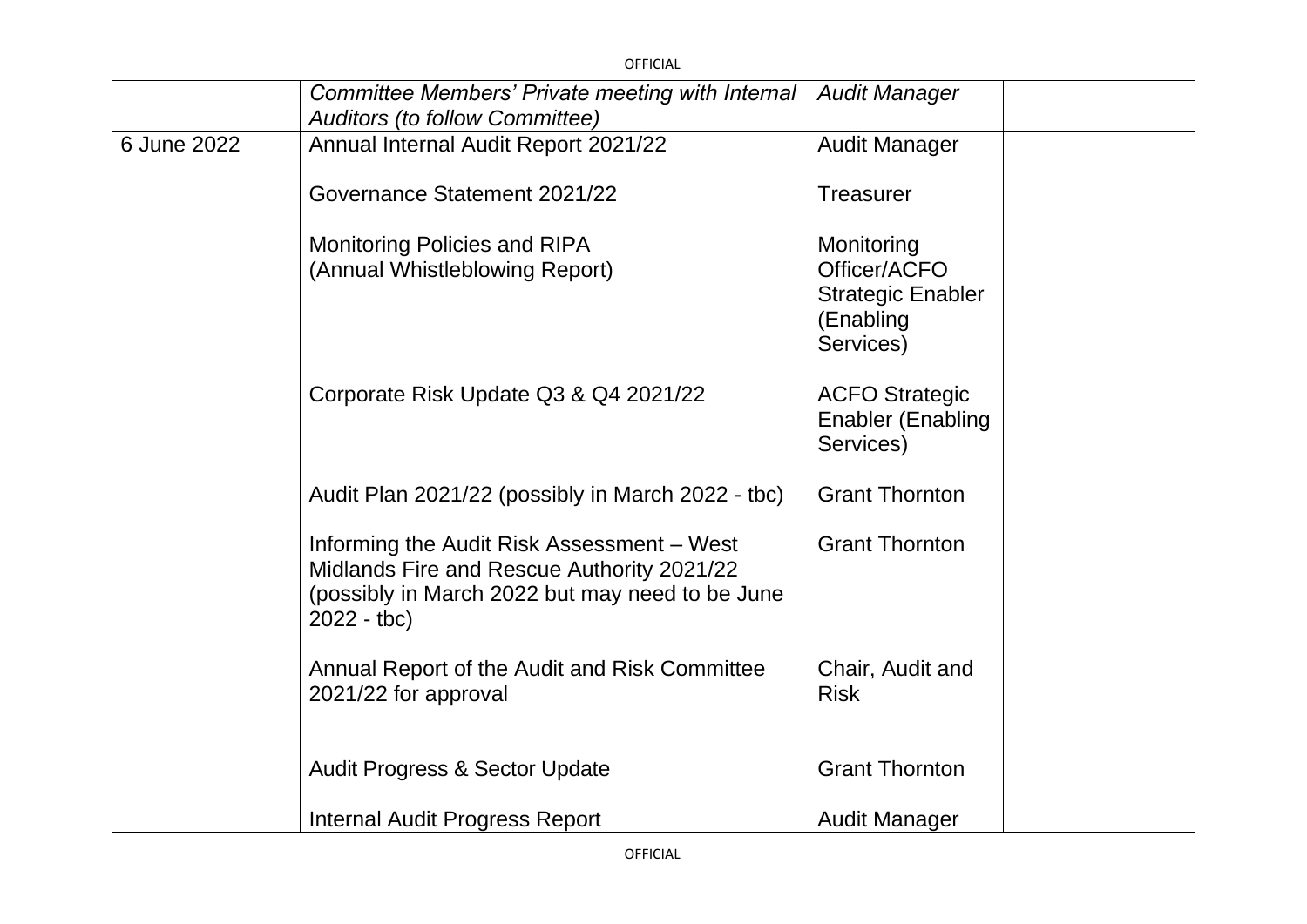|                             | Minutes of the Audit and Risk Committee held on<br>21 March 2022      | Democratic<br><b>Services Officer</b>            |  |
|-----------------------------|-----------------------------------------------------------------------|--------------------------------------------------|--|
|                             | Minutes of the Pensions Board held on XXXX - tbc                      | Democratic<br><b>Services Officer</b>            |  |
|                             | Annual Report of the Pension Board 2021/22                            | <b>Chair, Pensions</b><br><b>Board</b>           |  |
|                             | Audit and Risk Committee Work Plan 2021/22                            | Democratic                                       |  |
|                             | Committee Members' Private meeting with<br><b>External Auditors</b>   | <b>Services Officer</b><br><b>Grant Thornton</b> |  |
|                             | <b>Workshop for Members on Statement of Accounts</b>                  |                                                  |  |
|                             | 2021/22                                                               | <b>Treasurer</b>                                 |  |
| 27 June 2022<br>[Authority] | Governance Statement 2021/22                                          | <b>Treasurer</b>                                 |  |
|                             | Minutes of the Audit and Risk Committee held on<br>21 March 2022      | Democratic<br><b>Services Officer</b>            |  |
|                             | Minutes of the Audit and Risk Committee held on 6<br><b>June 2022</b> | Democratic<br><b>Services Officer</b>            |  |
|                             | Annual Report of the Audit and Risk Committee<br>2021/22              | Chair, Audit and<br><b>Risk</b>                  |  |